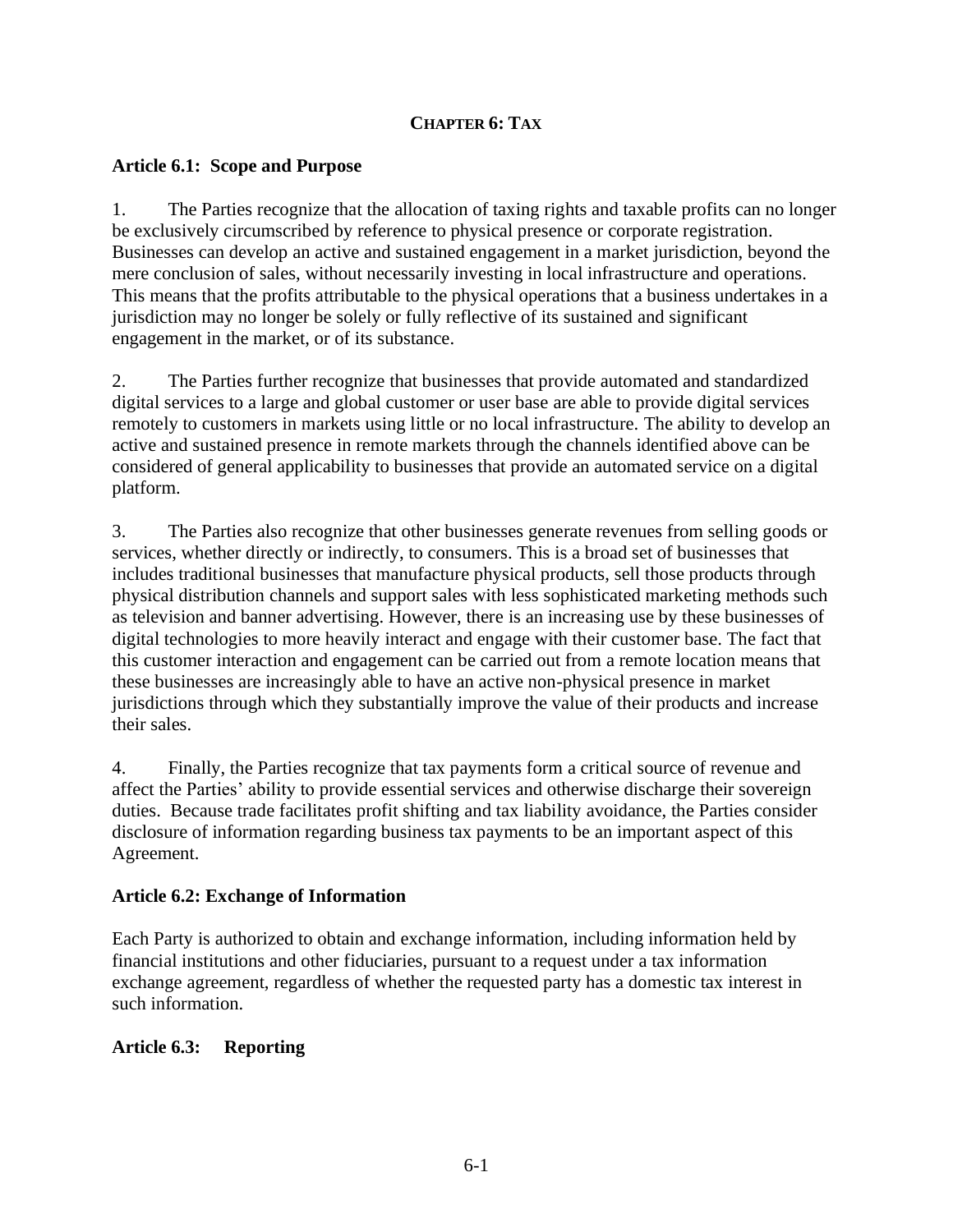1. Each Party shall require a stateless enterprise group with one or more affiliates located in the territory of that Party to file, for each fiscal year, a report identifying:

- (a) All tax jurisdictions where the affiliates included in the stateless enterprise group's audited consolidated financial statements, or in the financial information filed on public record, are resident for tax purposes; and
- (b) For each jurisdiction in paragraph (a):
	- (i) Names of the affiliates;
	- (ii) Primary activities of the stateless enterprise group;
	- (iii) Number of employees, and the basis of calculation of this number;
	- (iv) Revenues from third-party sales;
	- (v) Revenues from intra-group transactions with other tax jurisdictions;
	- (vi) Profit/loss before tax;
	- (vii) Tangible assets other than cash and cash equivalents;
	- (viii) Corporate income tax paid on a cash basis;
	- (ix) Corporate income tax accrued on profit/loss;
	- (x) Reasons for the difference between corporate income tax accrued on profit/loss and tax due if the statutory tax rate is applied to profit/loss before tax; and
	- (xi) The fiscal year for which the information is provided.

2. Each Party shall provide that when compiling the information specified in Paragraph 1, the stateless enterprise group shall report information for the time period covered by the most recent audited consolidated financial statements or financial information filed on public record. If information is not available for this time period, the organization may report information for the time period covered by the audited consolidated financial statements, or the financial information filed on public record, immediately preceding the most recent ones.

3. Each Party shall provide that when compiling the information in paragraph 1, the stateless enterprise group shall:

(a) reconcile the data reported in paragraphs  $(1)(b)(iv)$  through (viii) with the data stated in its audited consolidated financial statements, or the financial information filed on public record, for the time period reported in paragraph  $(1)(b)(xi)$ . Where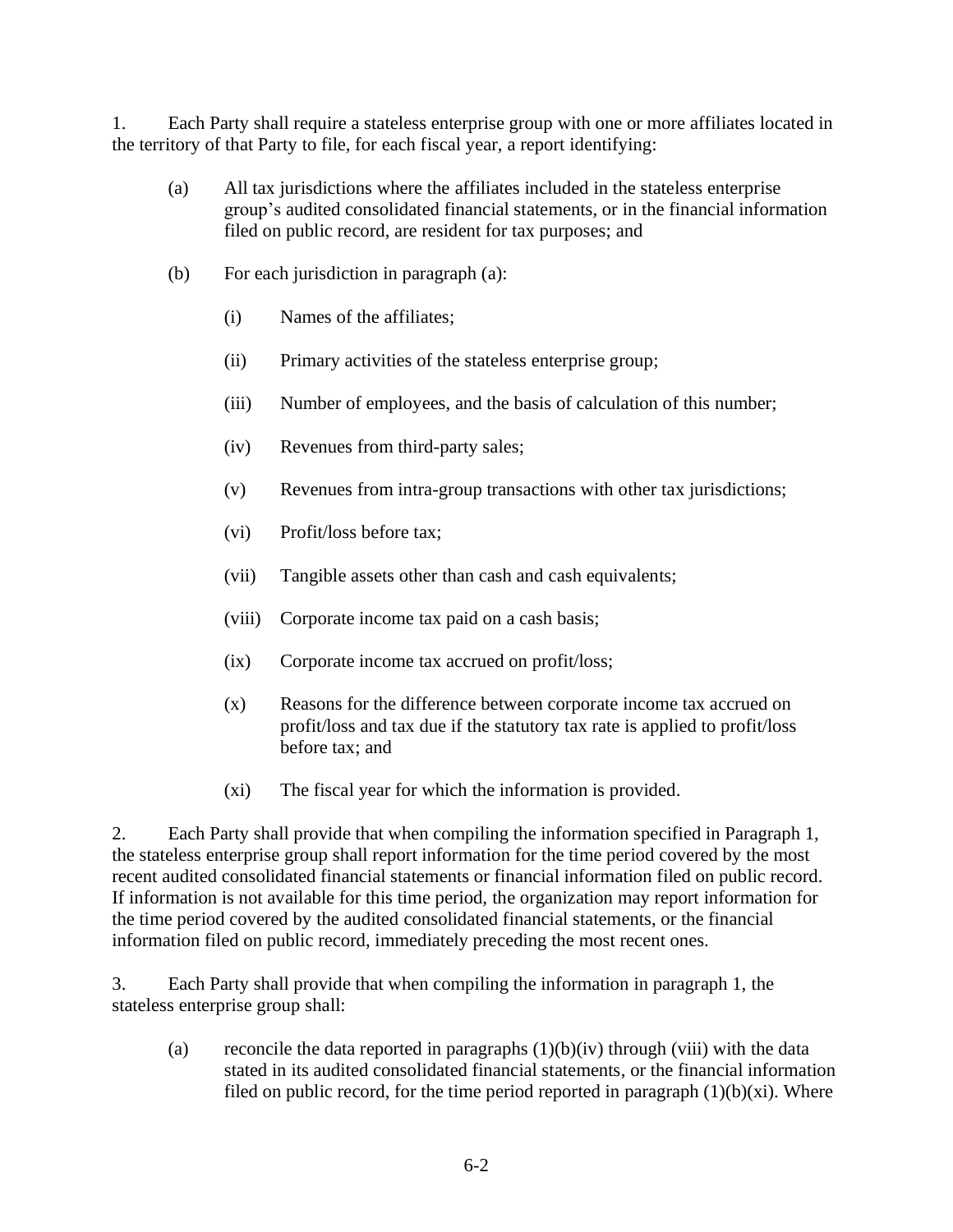the data reported does not reconcile with the audited consolidated financial statements, or the financial information filed on public record, the stateless enterprise group shall provide an explanation for this difference;

- (b) for paragraph  $(1)(b)(ix)$ , include corporate income tax accrued in the time period reported in paragraph  $(1)(b)(xi)$ . and exclude deferred corporate income tax and provisions for uncertain tax positions;
- (c) in cases where an affiliate is deemed not to be resident in any tax jurisdiction, provide the information for this affiliate separately.
- 2. Each Party shall make the reports described in paragraph 1 public.

# **Article 6.4: Notification of State Aid**

1. The Parties recognize that waiving tax obligations for specific companies as a condition of investment in a particular territory can have distortive effects on trade between the Parties.

2. Each Party shall provide that any waivers under Paragraph 1 shall be notified to the other Party.

### **Article 6.5: Nationality**

1. Where a person of a Party is part of a stateless enterprise group, and enterprises of the Group are resident for tax purposes in two Parties, then the provisions of Chapter 3 (National Treatment) do not apply with respect to that person as between those Parties.

2. The Parties may decide, in light of information produced pursuant to Article 6.3 (Reporting), to revise Article 1.

### **Article 6.6: Definitions**

For purposes of Article 6.5:

**Stateless enterprise group** means any Group that includes two or more enterprises the tax residence for which is in different jurisdictions, or includes an enterprise that is resident for tax purposes in one jurisdiction and is subject to tax with respect to the business carried out through a permanent establishment in another jurisdiction.

**Group** means a collection of enterprises related through ownership or control such that it is either required to prepare Consolidated Financial Statements for financial reporting purposes under applicable accounting principles or would be so required if equity interests in any of the enterprises were traded on a public securities exchange.

### **Affiliate** means